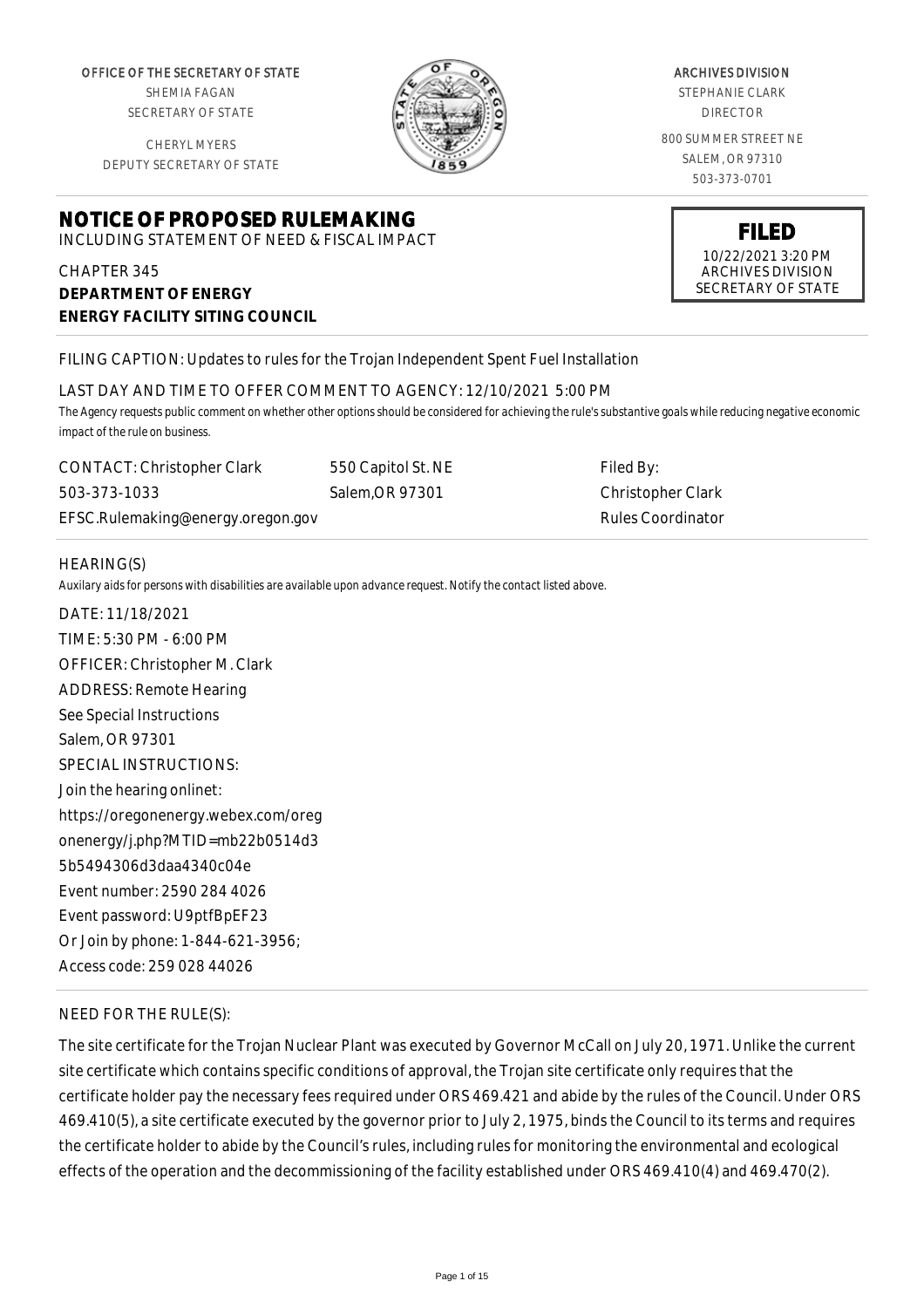The Council has adopted rules establishing monitoring and reporting requirements that apply specifically to the operation and decommissioning of the Trojan ISFSI under OAR 345-026-0300 to 345-026-0390. An additional rule specifying the requirements for reporting safety or security incidents at the Trojan ISFSI is provided under OAR 345- 026-0170(2). These rules amended or replaced rules that governed the Council's monitoring and oversight of Nuclear Power Plants that were formerly also located in OAR chapter 345, division 026.

The rules were last amended in 2005, however most of the substantive requirements date back to 1999, before the ISFSI was constructed. The rules refer to a number of regulatory requirements and procedures, documents, and assumptions which have since been superseded or amended. In 2019, the US Nuclear Regulatory Commission issued a renewed license authorizing the continued operation of the ISFSI until 2059.While the terms and conditions of the renewed ISFSI license and its associated SAR do not appear to violate any provisions of the current rules, the rules may not be directly applicable to the new aging management programs and activities that are required to be implemented in the coming years.

This rulemaking is needed to ensure that the monitoring and reporting requirements found in the Council's rules adequately address the new aging management activities established in the revised SAR and are consistent with current federal safety requirements and guidelines for nuclear installations.

# DOCUMENTS RELIED UPON, AND WHERE THEY ARE AVAILABLE:

Oregon Department of Energy. Staff Evaluation of the Trojan ISFSI License Renewal. October 2021. U.S. Nuclear Regulatory Commission. Safety Evaluation Report for the Trojan Independent Spent Fuel Installation. August 2019.

U.S. Nuclear Regulatory Commission. Notice of License Renewal Issuance. 84 FR 42023. August 2019. 10 CFR Part 72.

Documents are available from the Oregon Department of Energy upon request.

# FISCAL AND ECONOMIC IMPACT:

The rules under consideration apply specifically to the Trojan ISFSI and its certificate holder, Portland General Electric. The Department does not expect to establish any new monitoring or reporting requirements as part of this rulemaking other than those required by the NRC under the terms and conditions of the revised Safety Analysis Report. Because no new requirements are expected this rulemaking is not expected to result in any significant fiscal or economic impacts to the certificate holder. We note that the expenses incurred by the council during this rulemaking will be recovered from the certificate holder as provided under ORS 469.421(1)(f). Some of these costs may be offset by reducing the need for future review of archival information to interpret, apply, and enforce the rules.

# COST OF COMPLIANCE:

*(1) Identify any state agencies, units of local government, and members of the public likely to be economically affected by the rule(s). (2) Effect on Small Businesses: (a) Estimate the number and type of small businesses subject to the rule(s); (b) Describe the expected reporting, recordkeeping and administrative activities and cost required to comply with the rule(s); (c) Estimate the cost of professional services, equipment supplies, labor and increased administration required to comply with the rule(s).*

Because these rules apply specifically to the Trojan ISFSI and its certificate holder, Portland General Electric, no economic impacts to state agencies, local governments, or other members of the public are expected. The affected certificate holder is not a small business, and the rule is not expected to impact any small businesses, result in additional reporting, recordkeeping and administrative activities or costs associated with professional services, equipment,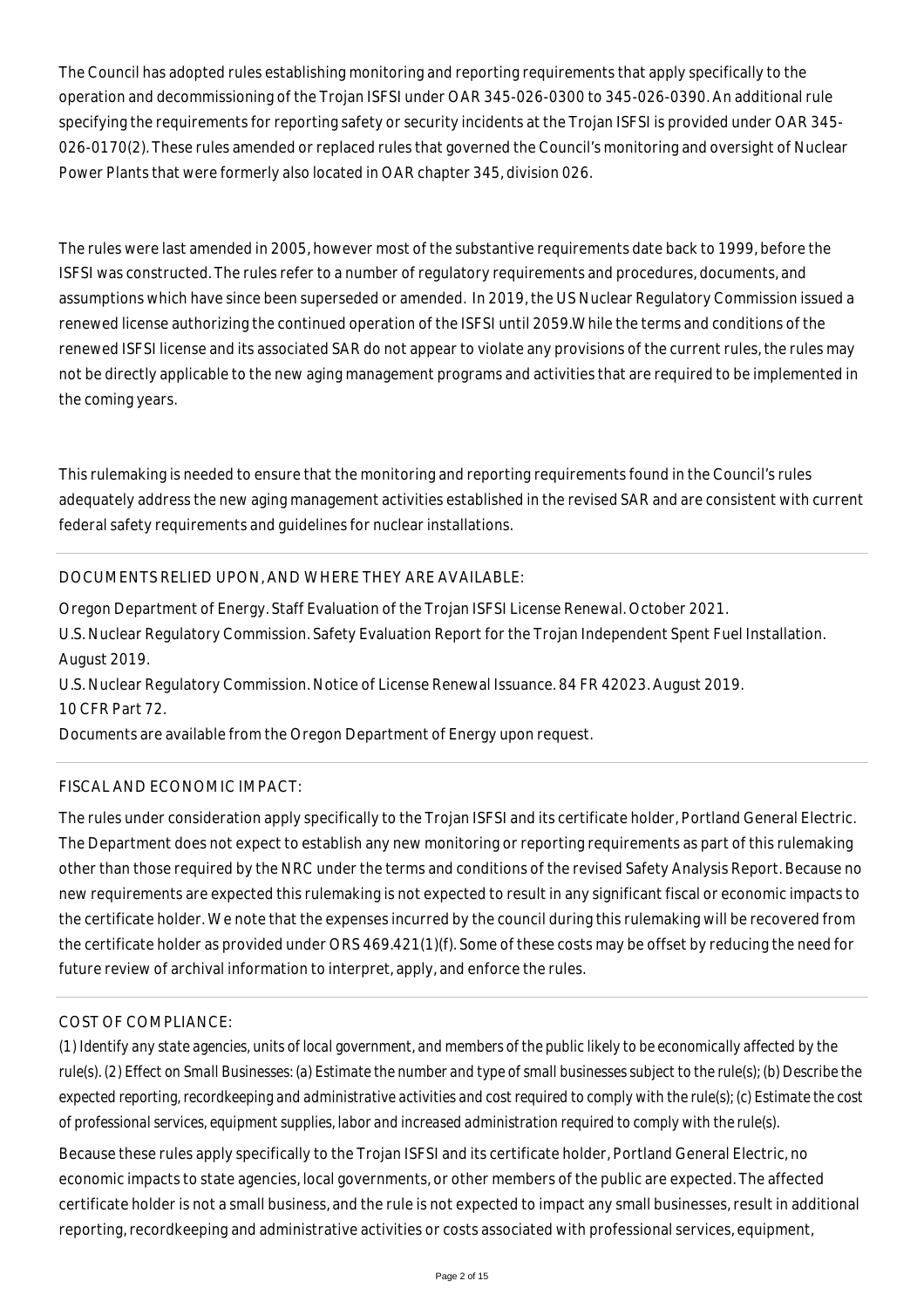#### DESCRIBE HOW SMALL BUSINESSES WERE INVOLVED IN THE DEVELOPMENT OF THESE RULE(S):

Small businesses were not specifically consulted in the development of the proposed rule.

#### WAS AN ADMINISTRATIVE RULE ADVISORY COMMITTEE CONSULTED? NO IF NOT, WHY NOT?

The Department consulted with the certificate holder that is likely to be affected by the proposed rules. Because no other interests or communities are likely to be affected by the rule changes, consultation with a Rulemaking Advisory Committee was not considered to be appropriate.

#### RULES PROPOSED:

345-026-0170, 345-026-0300, 345-026-0330, 345-026-0340, 345-026-0350, 345-026-0370, 345-026-0390, 345- 070-0005, 345-070-0015, 345-070-0020

#### AMEND: 345-026-0170

RULE SUMMARY: The revised rule removes the requirements for the Trojan ISFSI to notify the Department of accidents and incidents. These requirements have been added to the revised OAR 345-026-0390. Additional changes are made for clarity and consistency of rules.

 $CHANGFS TO RIIF$ 

# 345-026-0170 Notification of Incidents ¶

(4) The certificate holder shallmust notify the Department of Energy within 72 hours of any occurrence involving the facility if:¶

 $(a_1)$  There is an attempt by anyone to interfere with its safe operation.  $\P$ 

(b2) There is a significant natural event such as a fire, earthquake, flood, tsunami or tornado, or human-caused event such as a fire or explosion.¶

 $(e_3)$  There is any fatal injury at the facility. $\P$ 

(2) For the Trojan Independent Spent Fuel Storage Installation:¶

(a) In the event of incidents or accidents requiring notification of the Nuclear Regulatory Commission by

telephone, the certificate holder also shall notify the Department on the same time schedule.¶

(b) The certificate holder shall notify the Department of all incidents in accordance with the Emergency Plan, Security Plan, and other agreements as established.

Statutory/Other Authority: ORS 469.470

Statutes/Other Implemented: ORS 469.310, 469.410, 469.430, 469.507, 469.530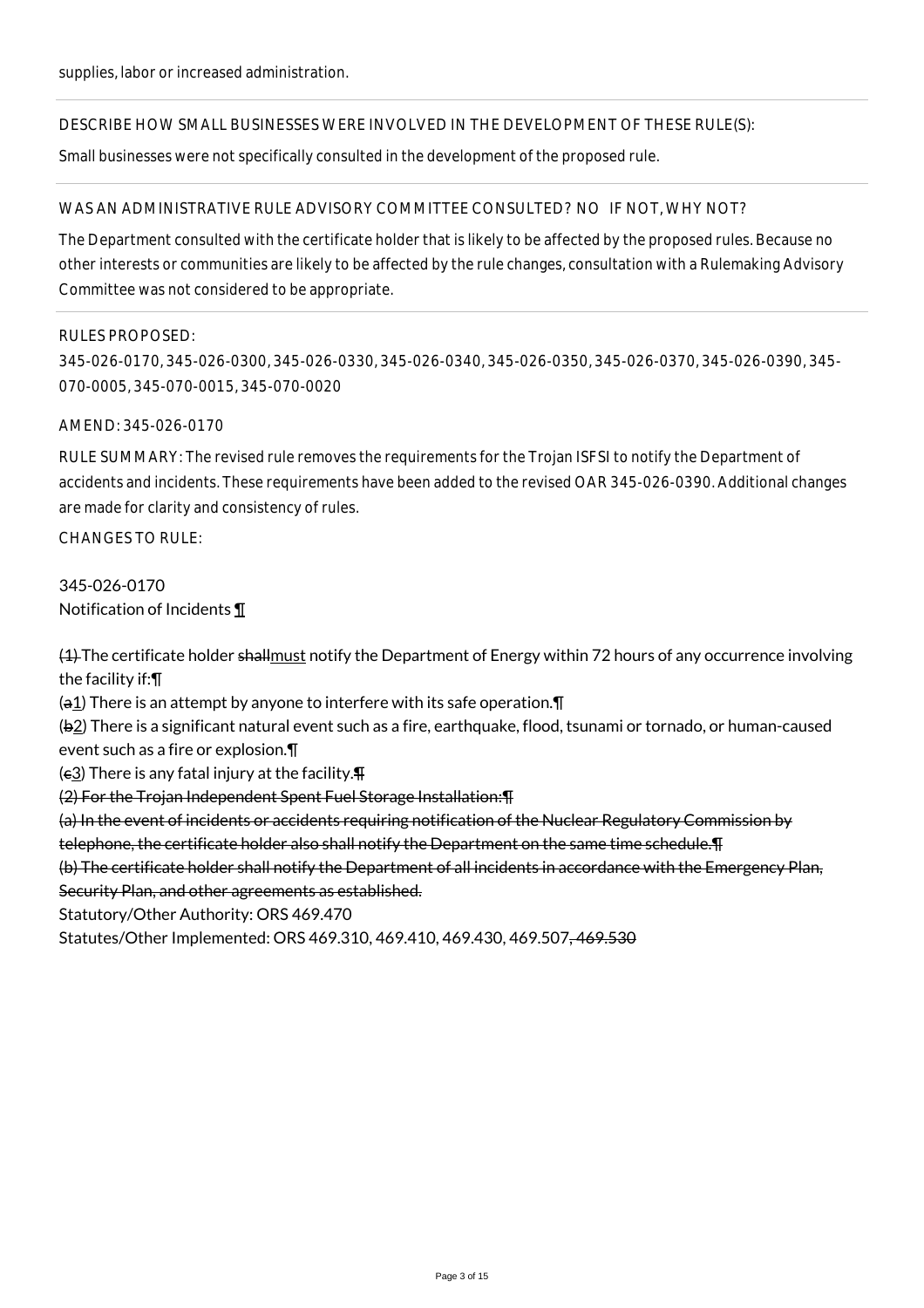RULE SUMMARY: The revised rule clarifies the applicability of OAR 345-026-0300 to 345-026-0390 to the Trojan Independent Spent Fuel Installation. The rule clarifies that these rules do not apply to "nuclear installations." Additional changes are made for clarity and consistency of rules.

CHANGES TO RULE:

#### 345-026-0300

Regulations Applicable to Nuclearthe Trojan Independent Spent Fuel Installations  $\P$ 

(1) The requirements of OAR 345-026-0300 through 345-026-0390 apply exclusively to nuclear installations in Oregon as defined in ORS 469.300.¶

(2) OAR 345-026-0300 through 0390 do not apply to research reactors as described in OAR 345-030-0005the Trojan Independent Spent Fuel Installation (ISFSI).¶

(2) The purpose of these rules is to cooperate with the federal government in accordance with Oregon's siting policy in ORS 469.310 to ensure the safety of interim on-site storage and to ensure spent nuclear fuel and related radioactive materials and waste will not be an undue financial burden to utilities or people of Oregon.¶

(3) References to the Code of Federal Regulations in these rules refer to regulations in place as of August 9, 2019. Statutory/Other Authority: ORS 469.470

Statutes/Other Implemented: ORS 469.410, 469.501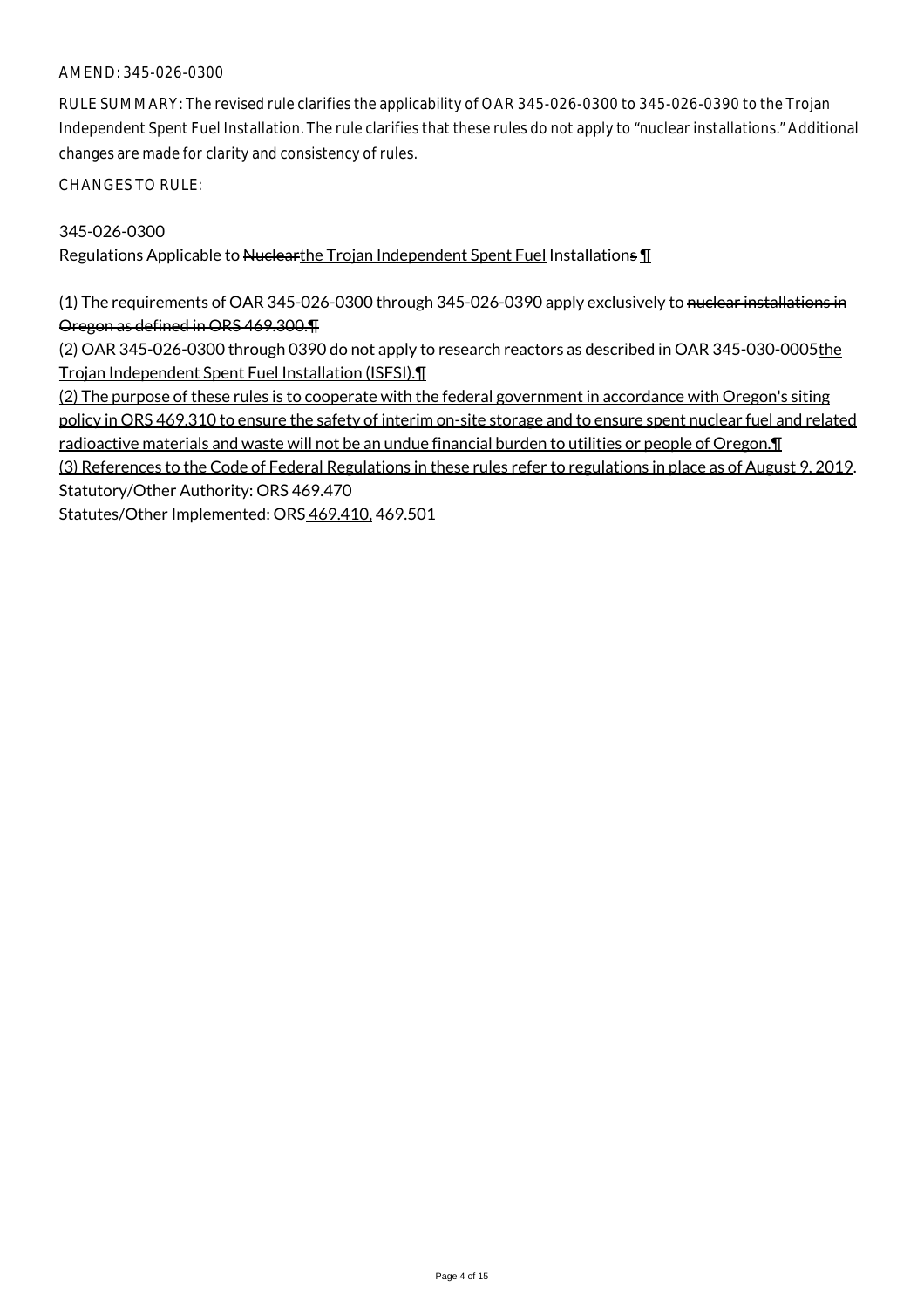#### REPEAL: 345-026-0330

RULE SUMMARY: The rule is repealed. Rules for environmental monitoring are moved to the revised OAR 345-026- 0390.

CHANGES TO RULE:

#### 345-026-0330

Radiological Environmental Monitoring

(1) The certificate holder shall establish a radiological environmental monitoring program.¶

(2) The certificate holder shall maintain a written radiological environmental monitoring program that describes applicable quality assurance measures.¶

(3) The certificate holder shall not make any changes to the radiological environmental monitoring program that involve a reduction in the number of environmental monitoring locations or associated monitoring data collection periodicity as approved in the Department of Energy "Staff Evaluation of Holtec Design for Portland General Electric's Independent Spent Nuclear Fuel Installation (ISFSI)," September 2002, without Department approval prior to implementation.¶

(4) Except as required by section (3), the certificate holder may make modifications to the radiological environmental monitoring program without prior Department approval. The certificate holder shall notify the Department of these changes within 60 days after implementation of the change. The Department shall promptly notify the Council of any such changes at a scheduled meeting of the Council.

Statutory/Other Authority: ORS 469.470

Statutes/Other Implemented: ORS 469.501, 469.507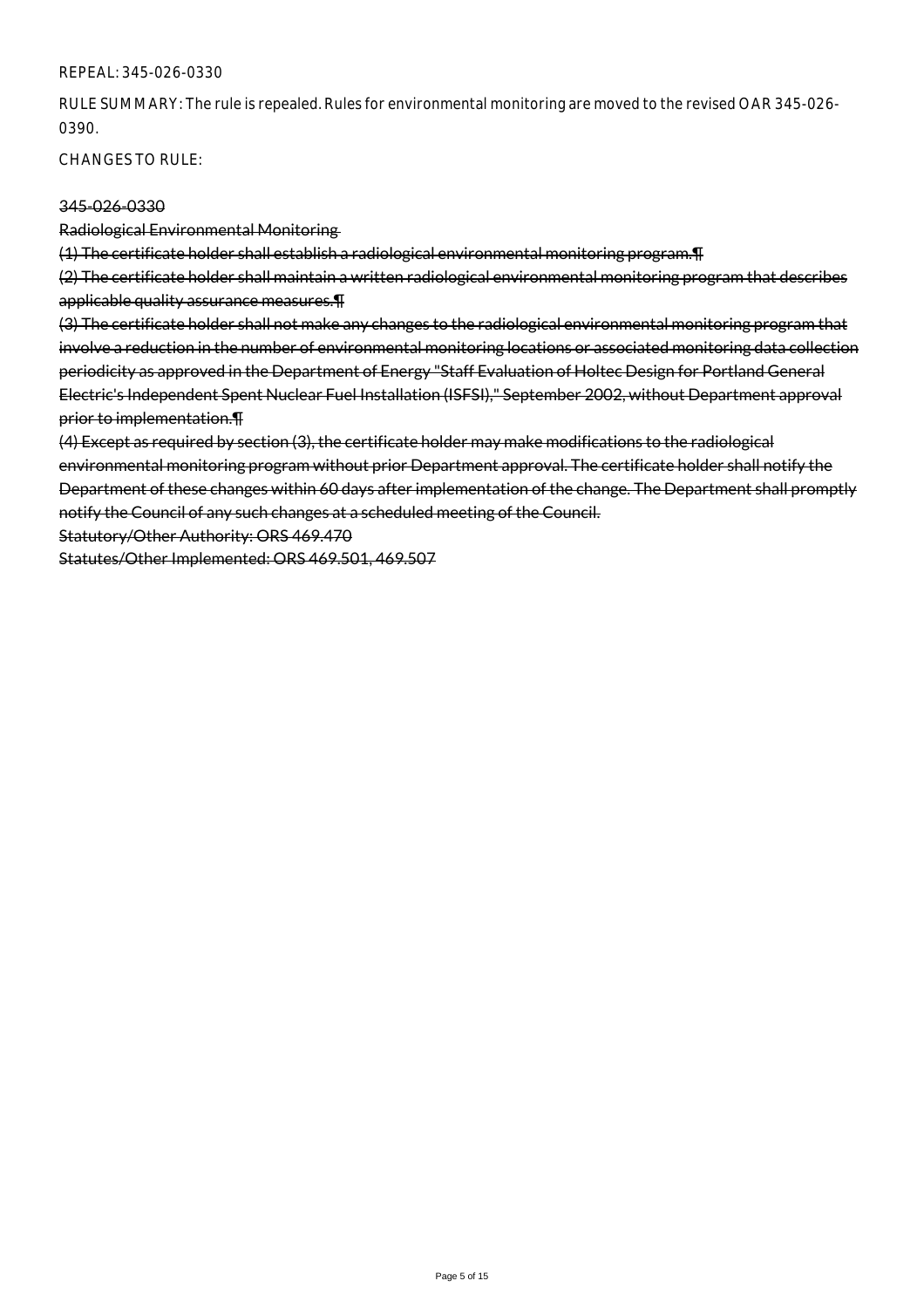RULE SUMMARY: The revised rule clarifies its applicability of the rule to the Trojan Independent Spent Fuel Installation and provides revised criteria for when notification of changes must be provided to the Council and Director based on current federal regulations in 10 CFR Part 73. Additional changes are made for clarity and consistency of rules. CHANGES TO RULE:

#### 345-026-0340

Security Plans for Nuclear Installations 1

(1) The operator of a nuclear installation shall establish and maintain a security plan with capabilities for protection of certificate holder must establish and maintain a security plan that complies with 10 CFR 72.44(e). (2) The certificate holder must make the special nuclear material. TH

(2) Upon assurance satisfactory to the Council and the certificate holder that confidentiality can be maintained, the certificate holder shall make the security plan for nuclear installations available to authorized Council representatives in accordance with U.S. Nuclear Regulatory Commission regulation 10 CFR 273.21(c)(1)(iii)urity plan, and any revisions, available for inspection by authorized representatives of the Council and Director upon request. The certificate holder, Department, and Council must protect information in the plan that falls within the definitions of "security program" or "safeguards information" in OAR 345-070-0015 from unauthorized disclosure in accordance with 10 CFR 73.21, 73.22 and OAR chapter 345, division 070.¶

(3) The certificate holder shallmay not make modificationchanges to the security plan that involve a reduction in the ability to detect or prevent unauthorized entry, or a reduction in the ability to detect or prevent the introduction of unauthorized material into a Protected Area or otherwise lessen the effectiveness of the physical security plan without wpritten Departmor writtent approval prior to implementation. The

(4) Except as required by section (3), the certificate holder may make modifications to the plan without prior Department approvalfrom the Council and Director, as required by ORS 469.530.¶

(4) The certificate holder may make changes to the security plan that do not reduce the effectiveness of the plan without prior approval from the Council and Director. The certificate holder shallmust notify the Department of thany changese modificaade under this sections within 60 days of their implementation and shall make the revised plan available to authorized Department representatives following implementationafter the implementation date of the changes. The Department shallmust promptly notify the Council of the plan modificationchanges at a scheduled Council meeting, subject to U.S. Nuclear Regulatory Commission regulation 10 CFR 273.21(c)(1)(iii). T [Publications: The publications referenced are available from the agency.]the provisions of OAR chapter 345, division 070.

Statutory/Other Authority: ORS 469.470

Statutes/Other Implemented: ORS 469.410, 469.501, 469.530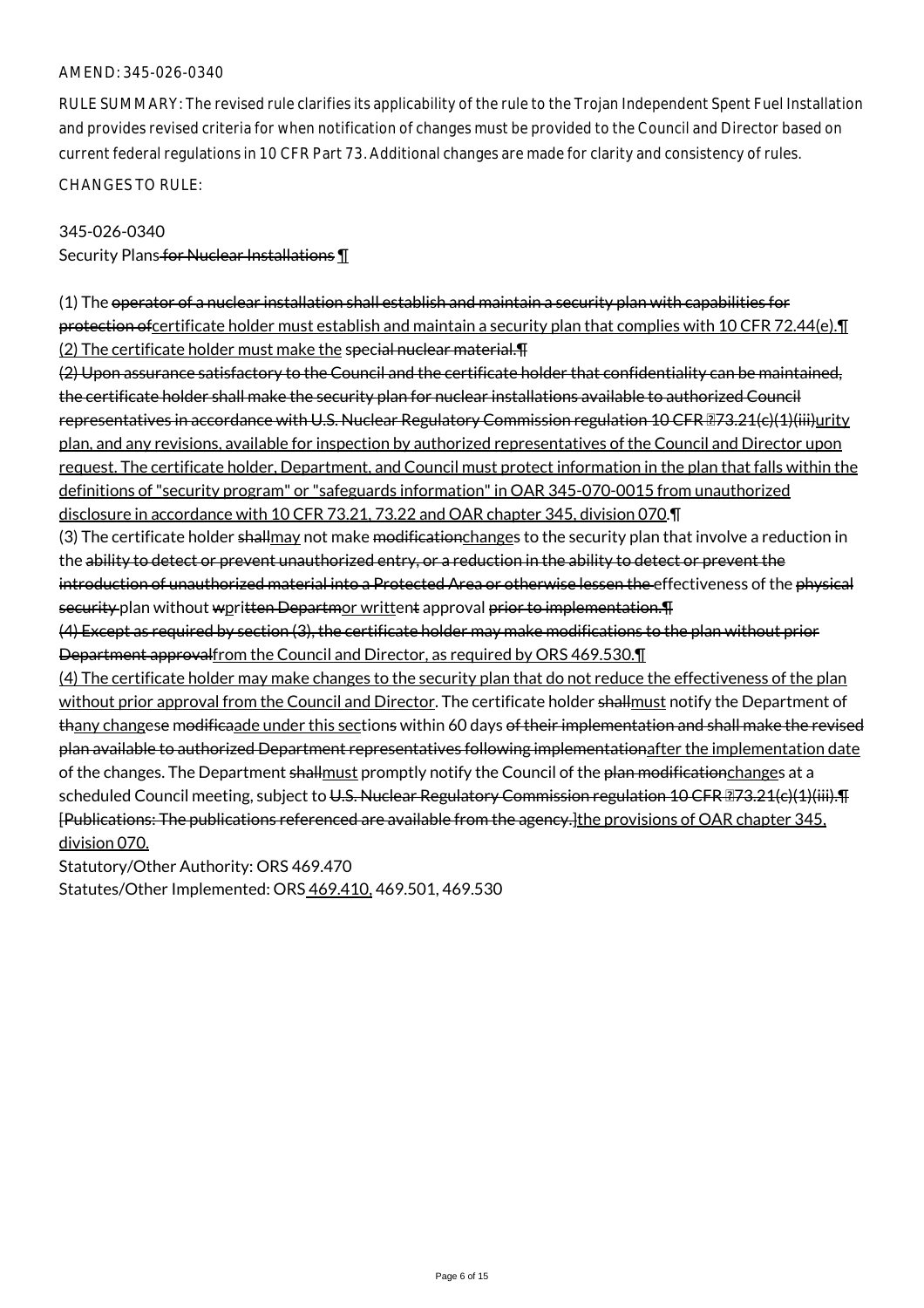RULE SUMMARY: The revised rule clarifies its applicability of the rule to the Trojan Independent Spent Fuel Installation, and provides revised criteria for when notification of changes must be provided to the Council and Director. Additional changes are made for clarity and consistency of rules.

CHANGES TO RULE:

345-026-0350 Emergency Planning for Nuclear Installations 1

(1) The operator of a nuclear installation shall prepare, comply with, certificate holder must follow and maintain in readiness an emergency plan. The plan must ensure adequate measures will be taken in the event of a radiological emergency.¶

(2) Proposed modifications to the emergency plan that involve one of the following require Council approval prior to implementation:¶

(a) A change (other than editorial) in the Emergency Action Levels; or¶

(b) A that is approved by the Council.¶

(2) The certificate holder may not make changes to the emergency plan that would decrease in the planned staff augmentation capabilitieffectivenes;s or T

 $(c)$  A reduction inf the plan or the plan's requirements for notification of off-site agencies.

(3) Except as required by section (2), t without the Council's prior approval.¶

(3) The certificate holder may make <del>modificationchanges</del> to the plan without prior Councilthat would not reduce its effectiveness without the Council's prior approval. The certificate holder shall submit copies of the revised plan to the Department must notify the Department of any changes made under this section within 30 days after the implementation date of the changes. The Department shallmust promptly notify the Council of the modification changes at a scheduled Council meeting.

Statutory/Other Authority: ORS 469.470

Statutes/Other Implemented: ORS 469.410, 469.501, 469.530, 469.533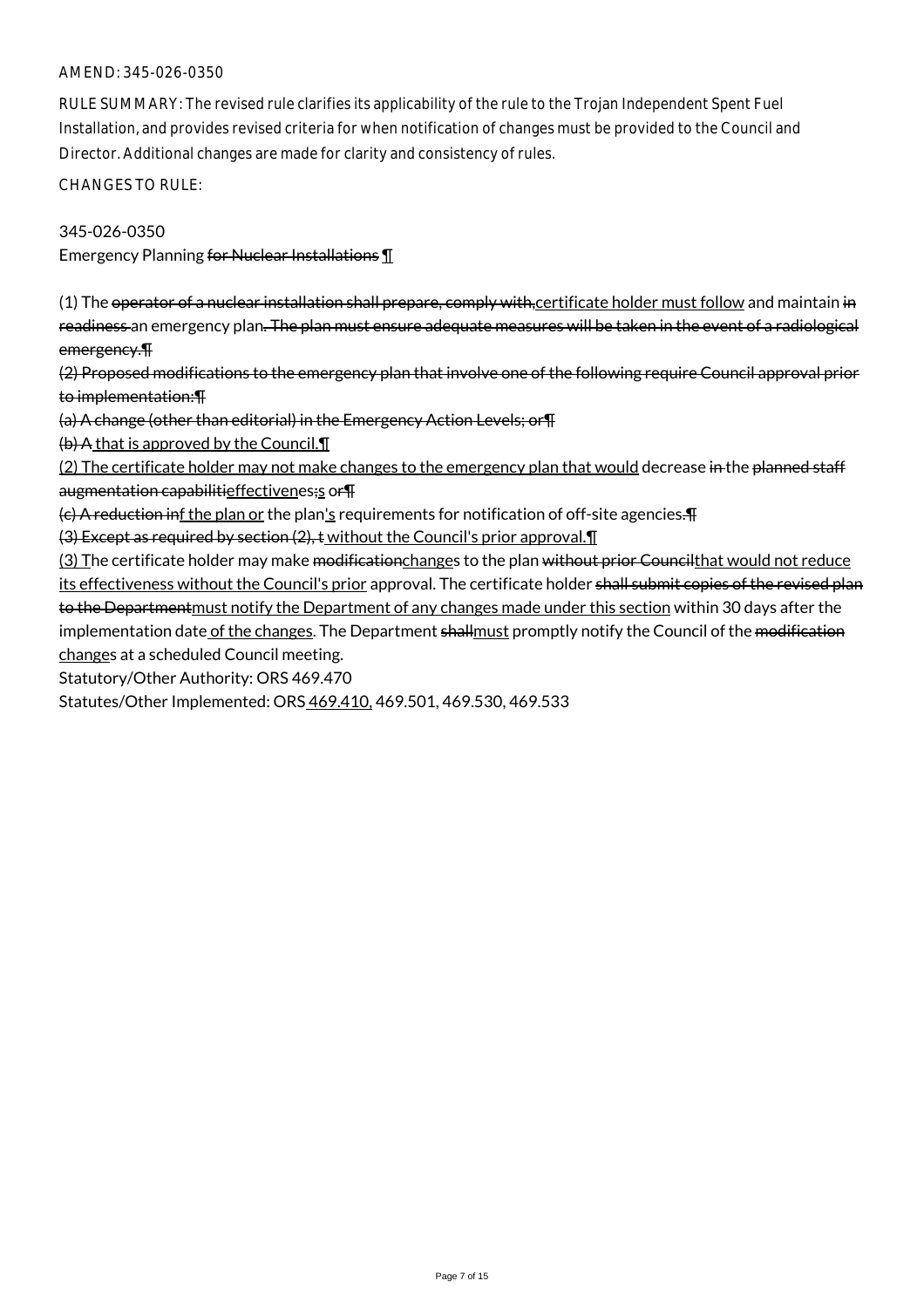RULE SUMMARY: The revised rule amends submission requirements for the Decommissioning Plan for the Trojan Independent Spent Fuel Installation. Additional changes are made for clarity and consistency of rules.

CHANGES TO RULE:

# 345-026-0370

Standards for Council Approval of ISFSI Decommissioning Plan ¶

(1) The operator of the Trojan Independent Spent Fuel Storage Installation (ISFSI) shall submit 15 copies of a certificate holder must submit a final plan for decommissioning the ISFSI to the Department for Council approval. The plan shallmust be submitted to the Council  $\sin a$  form and in a schedule consistent with that required by the U.S. Nuclear Regulatory Commission. When the Department receives a decommissioning plan, the Department shallmust:¶

(a) Issue notice to the Council's mailing list that the decommissioning plan has been submitted. The notice shall must include:¶

(A) The time and place of at least one informational hearing;¶

(B) The locations where copies of the proposed plan may be reviewed by the public; and¶

(C) A contact name for further information.¶

(b) Perform a technical review, and produce a staff report containing the Department's technical conclusions and recommendations on specific issues raised in the proposed plan;¶

(c) To the extent practicable, coordinate its technical review with that of the U.S. Nuclear Regulatory Commission;¶

(d) Issue notice of availability of the Department report to the Council mailing list. The notice shallmust include: [[

(A) A summary of the Department's recommendations;¶

(B) Time and place of a hearing on the staff report;¶

(C) Places where the Department's staff report may be reviewed by the public; and¶

(D) A contact for additional information and copies of the staff report.¶

(2) The Council shallmust review the proposed decommissioning plan to verify that the proposed activities will not adversely affect the health and safety of the public or the environment. The Council will ensure the following when evaluating acceptability of a proposed decommissioning plan:¶

(a) The plan contains the radiological criteria for unrestricted release and use of the site as set forth in Title 10 of the Code of Federal Regulations, Part 20, Section 1402 (10 CFR 20.1402) in effect August 20, 199710 CFR 20.1402.¶

(b) The plan contains provisions that require removal from the site of all radioactive waste as defined in ORS 469.300 on a schedule acceptable to the Council.¶

(c) The plan contains a program for radiological monitoring to ensure the environment is not being adversely affected. This program may be incorporated by reference if it has previously been approved by the Department.¶ (d) The plan contains provisions for removal or control of hazardous waste that are consistent with applicable federal and state regulations.¶

(3) The certificate holder shallmust include in the plan an estimate of funding necessary for implementation. The Council shallmust determine whether provisions for funding are adequate to implement the plan. T

(4) The certificate holder shallmust not implement significant revisions to the decommissioning plan unless the Council has reviewed and approved the revisions. A revision is significant if it involves one of the following items:¶

(a) The potential to prevent the release of the site for unrestricted use;¶

(b) A change in the criteria for site release;¶

(c) A departure in the methodology for determining background radiation levels to a method not generally accepted by the industry;¶

(d) A change in the provisions made for hazardous or radioactive waste material removal;¶

(e) A significant change in the types or significant increase in the amounts of any effluents that may be released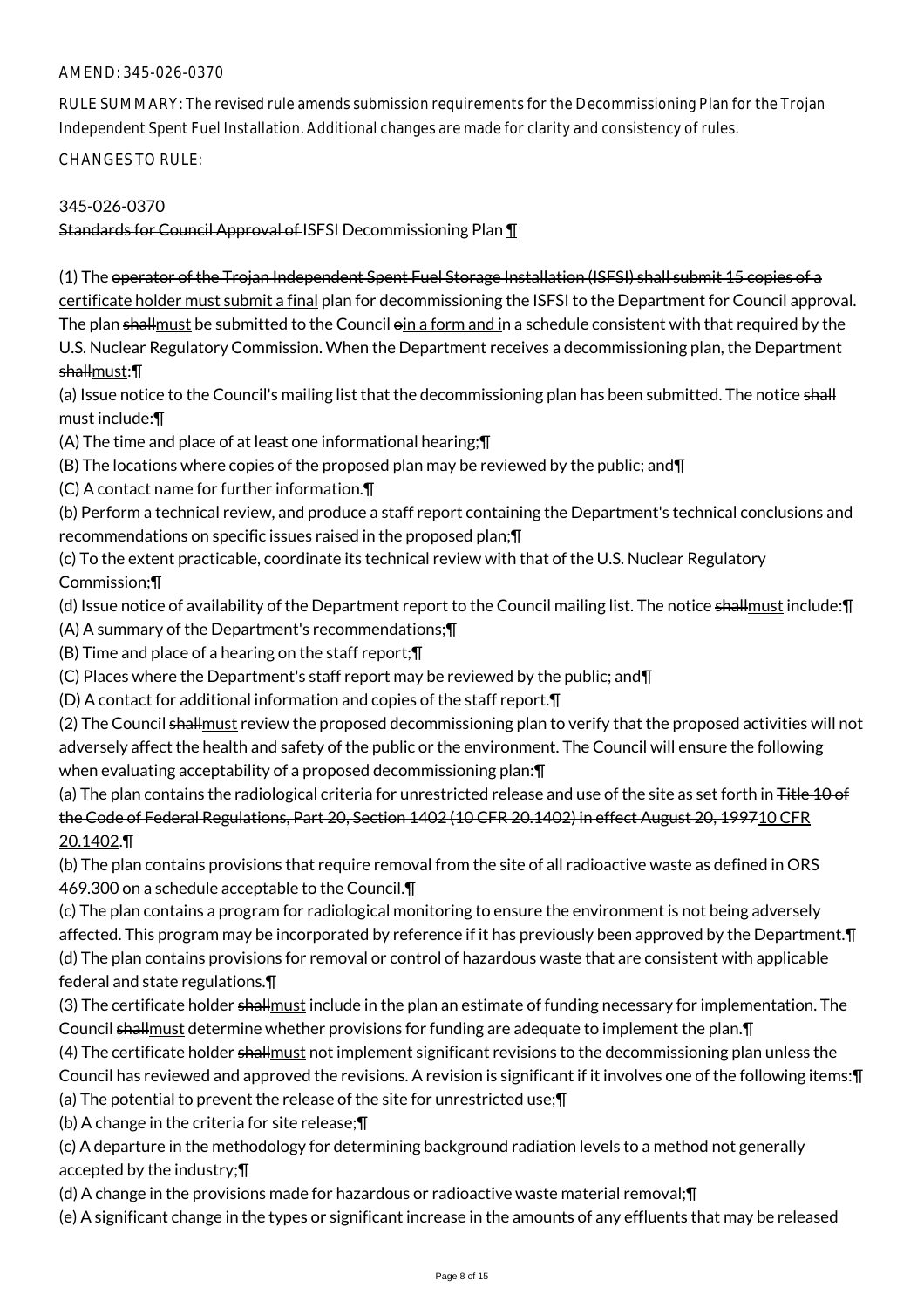offsite; or¶

(f) A significant increase in radiological or hazardous material exposure to site workers or to members of the public, including exposure due to transport of radioactive or hazardous material.¶

(5) The certificate holder shallmust evaluate revisions to the decommissioning plan by the criteria listed in section (4) of this rule. The certificate holder shallmust maintain records of all changes and associated evaluations for audit by the Department. The certificate holder shallmust notify the Department of revisions to the plan that are not significant within 30 days after implementation of the revision. The Department shallmust promptly notify the Council of such revisions at a regularly scheduled meeting.¶

(6) Changes to the decommissioning plan that are mandated by the federal government may be implemented without prior Council approval.¶

[Publications: Publications referenced are available from the agency.]

Statutory/Other Authority: ORS 469.470

Statutes/Other Implemented: ORS 469.410, 469.501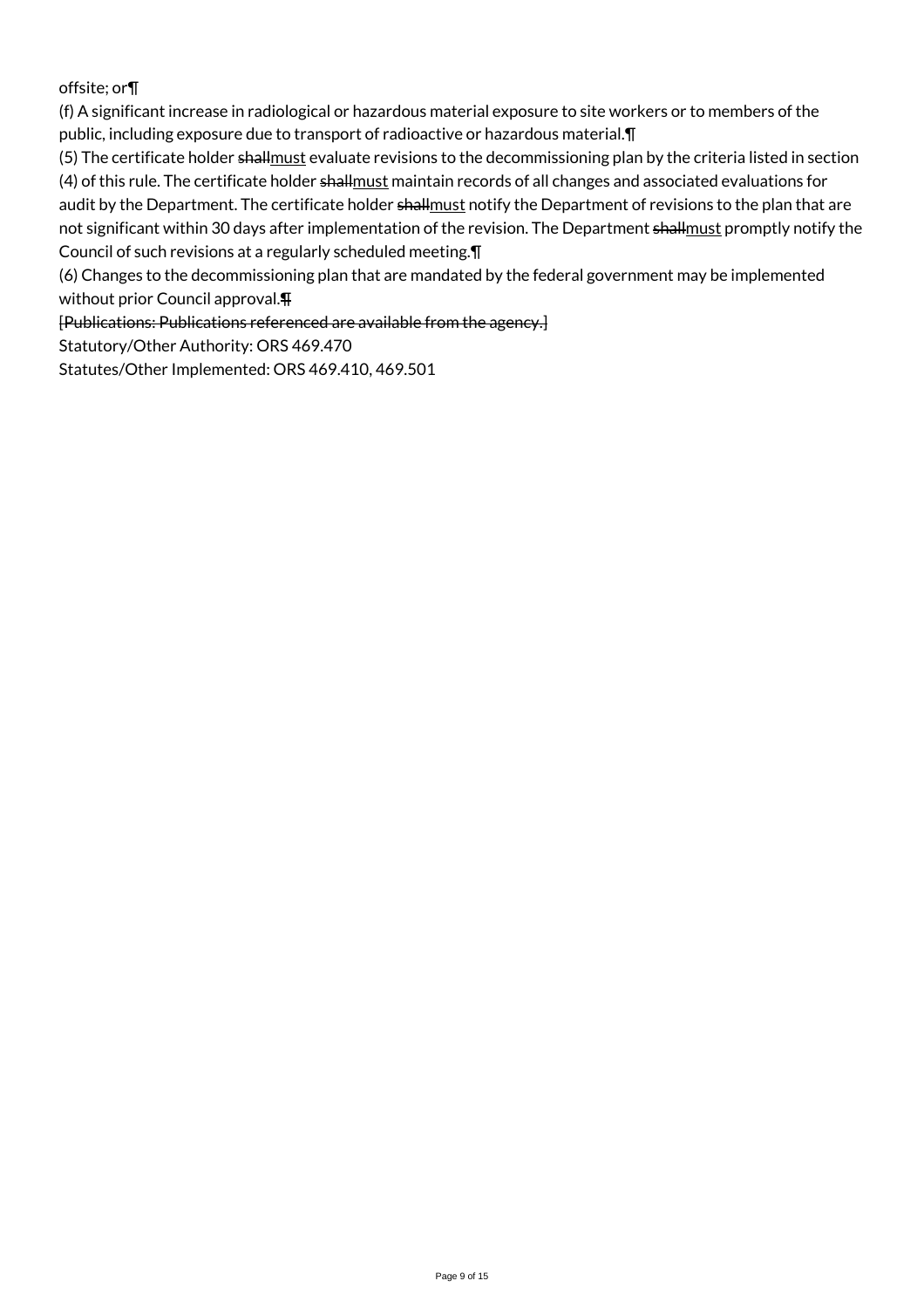RULE SUMMARY: The revised rule provides updates standards and reporting requirements applicable to the Trojan Independent Spent Fuel Installation. Additional requirements related to notification of incidents and environmental monitoring previously located in OAR 345-026-0170 and 345-026-0330 are incorporated into the rule. Additional changes are made for clarity and consistency of rules.

CHANGES TO RULE:

# 345-026-0390 Spent Nuclear Fuel Storage ¶

#### (1) Purpose:¶

(a) Storage of spent nuclear fuel and related radioactive material and waste at a nuclear installation is an interim measure; otherwise utilities and residents of Oregon would face the financial burden of maintaining, operating, and safeguarding the on-site storage facilities indefinitely; [1]

(b) The purpose of this rule is to cooperate with the federal government in accordance with Oregon's siting policy in ORS 469.310 to ensure the safety of interim on-site storage and to ensure spent nuclear fuel and related radioactive materials and waste will not be an undue financial burden to utilities or people of Oregon.¶ (2) Capacity and Safety Standards: The certificate holder may store a maximum of 791 complete and partial fuel assemblies and storage of containers with nuclear fuel materials. Storage of spent nuclear fuel and related radioactive material and waste at the site of a nuclear installation by a certificate holder who has executed a contract with the United States of America pursuant to the Nuclear Waste Policy Act, shall be deemed a permitted use of the site pending transfer of spent nuclear fuel to the U.S. Department of Energy provided that: [1] (a) Storage facilities ar at an Independent Spent Fuel Storage Installation (ISFSI) at the site of the former Trojan Nuclear Plant, subject to the requirements of OAR 345-026-0300 through 345-026-0390.¶

(a) The ISFSI must be designed to maintain discharges within the limits specified in applicable licenses authorized under the Atomic Energy Act of 1954, as amended, and any applicable permits issued under the National Pollutant Discharge Elimination System;¶

(b) Storage facilities arThe ISFSI must be designed such that in case of accidents off-site radiation exposures will not exceed the Environmental Protection Agency Protective Action Guidelines (October, 1991) for off-site protective actions; and¶

(c) The facility is not used to store any spent nuclear fuel or radioactive materials and wastes other than that generated or used in the operation of the former Trojan Nuclear Plant.¶

(3) The certificate holder shall perform activities related to transfer, storage and handling of fuel and other radioactive waste in accordance with a radiation protection program that complies with 10 CFR 20, including a program to maintain personnel radiation exposure As Low As Reasonably Achievable (ALARA) as that term is defined in 10 CFR 20.¶

(4the projected dose to an individual outside of the Controlled Area Boundary will not exceed 1 rem over four days.¶

(c) The ISFSI may not be used to store any spent nuclear fuel or radioactive materials and wastes other than that generated or used in the operation of the former Trojan Nuclear Plant.¶

(2) Except as required for accident mitigation as described in the Safety Analysis Report, the certificate holder shall not transfer spent fuel from an interim spent fuel storage installation to new casks or shipping containers without approval bymay not remove or transfer a multipurpose canister from its storage cask without the Council 's prior to the transferapproval. II

(53) Reporting Requirements: The operator of an interim spent fuel storage facility shall submit every ten years and, in addition, no later than September 3, 2038, a report containing the actual or expected date when the Federal government will accept the High Level Waste and an analysis of the facility's continued acceptability for use if a Federally licensed High level Waste site remains unavailable. This report need not be submitted if the Council or its successor determines that a Federally licensed high level waste site is available and that spent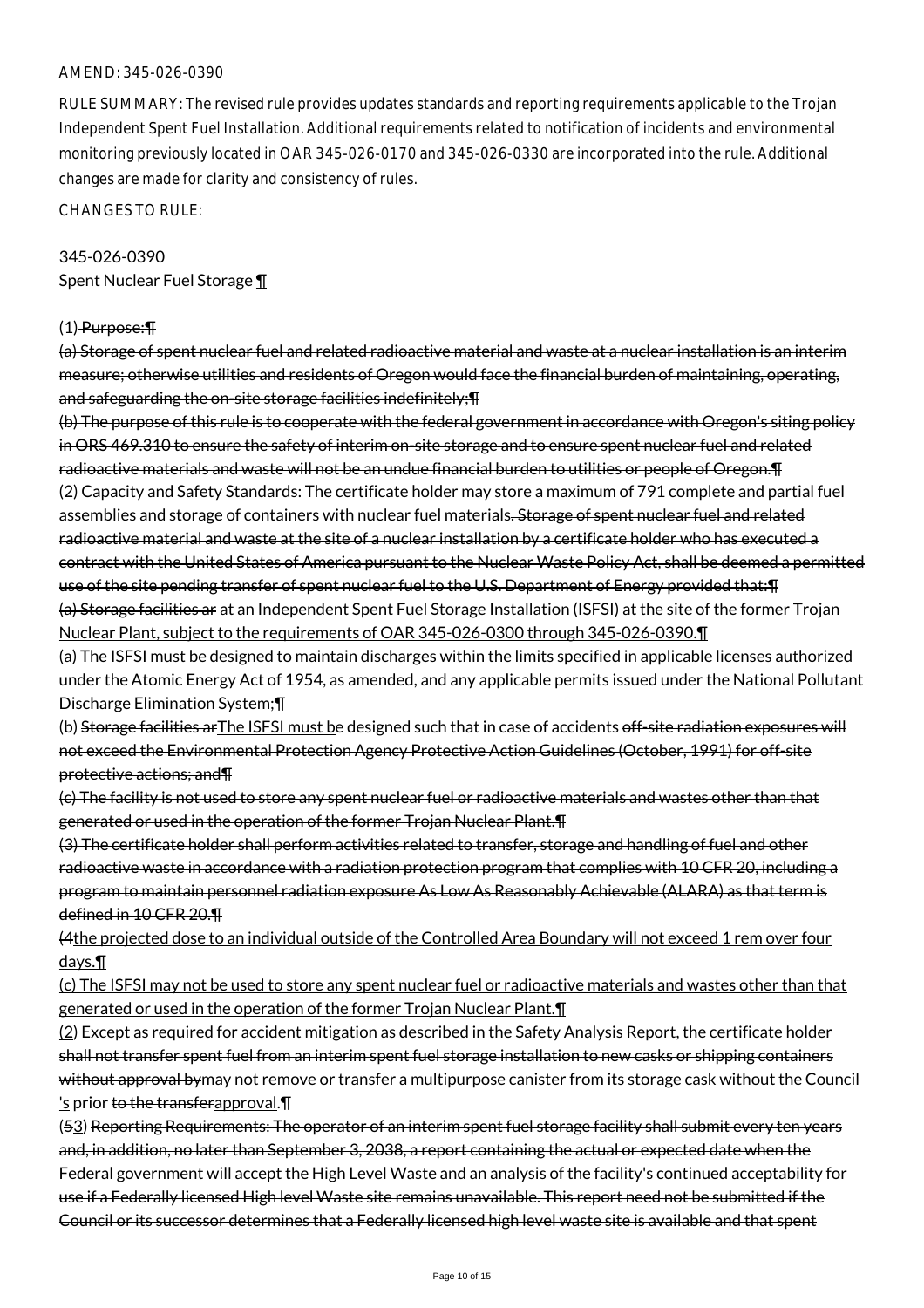nuclear fuel from the facility will be accepted prior to September 3, 2043.¶

(6) The Council approves the plan, as may be amended under Part (c) below, for an Independent Spent Fuel Storage Installation (ISFSI) as described in the ISFSI Safety Analysis Report (SAR) (PGE-1069), Revision 2. In addition to the criteria in OAR 345-026-0390(2)(a), (b), and (c), and (3) and (4), the plan is subject to the following criteria:¶

(a) Programs: Portland General Electric (PGE) shall establish and maintain programs for Temperature Monitoring and Air Vent Inspection and Structural Inspection that are consistent with maintaining exposures to ionizing radiationThe certificate holder must notify the Department of incidents and accidents in accordance with the Emergency Plan required under OAR 345-026-0340, the Security Plan required under OAR 345-026-0350, and other agreements as established, and must:¶

(a) Notify the Oregon Emergency Response System immediately upon declaration of an emergency under the approved Emergency Plan for the facility;¶

(b) Notify the Department of non-emergency incidents or accidents as described in 10 CFR 72.75.¶ (4) The certificate holder must operate the ISFSI consistent with a Safety Analysis Report submitted in compliance with 10 CFR 72.70 and the following requirements: [1]

(a) The Safety Analysis Report must provide for the following programs:¶

(A) A Temperature Monitoring and Air Vent Inspection Program. The program must include daily readings of Concrete Cask air outlet and ambient temperatures. The program must include provisions for more frequent measurements if temperatures approach Technical Specification limits. The program must also include a requirement to check air inlet and outlet vents for blockage weekly. The certificate holder may extend individual surveillance intervals by up to 25 percent to accommodate minor variations in work scheduling.¶

(B) A Radiation Protection Program that complies with 10 CFR 20.1101 and ensures exposures to ISFSI personnel and the public are As Low As Reasonably Achievable (ALARA) and with the assumptions and conclusions in the Department "Staff Evaluation of Holtec Design for Portland General Electric's Independent Spent Nuclear Fuel Installation (ISFSI)," September 2002.¶

(b) Contingency Plans: PGE shall establish and maintain a planas that term is defined in 10 CFR 20.1003.¶ (C) A Radiological Environmental Monitoring Program that ensures the ISFSI complies with the Radiation Protection Program required under paragraph (4)(a)(B) of this rule.¶

(D) An Aging Management Program for management of issues associated with aging that could adversely affect ISFSI components that are important to safety.¶

(E) A program for maintaining equipment onsite and having equipment available within a reasonable time period to respond to credible accident scenarios and a plan for construction of new concrete casks.¶

(eb) Changes to Commitments: PGEThe certificate holder may not make changes to the ISFSI as described in the, or Safety Analysis Report without prior Council approval if such changes do not reduce commitments or change the assumptions and conclusions in the Department "Staff Evaluation of Holtec Design for Portland General Electric's Independent Spent Nuclear Fuel Installation (ISFSI)," September 2002. If proposed changes would reduce commitments or change the assumptions or conclusions of the Department "Staff Evaluation of Holtec Design for Portland General Electric's Independent Spent Nuclear Fuel Installation (ISFSI)," September 2002, PGE shall obtain prior approval from the Department. Prior Department approval is not required when the proposed change would not have the above effects, that would require prior approval from the U.S. Nuclear Regulatory Commission (NRC) under 10 CFR 72.48 without requesting the Council's prior approval, unless the proposed change is required for compliance with the regulations or orders of the U.S. Nuclear Regulatory CommissionNRC or is necessary to protect the health and safety of the public when there is insufficient time to obtain prior Department approval.¶

(d5) Reporting requirements: In lieu of the requirements described inof OAR 345-026-0080, within one year of the first cask loading and biennially thereafter, PGE shall the certificate holder must provide a written report to the Council on the status of the ISFSI biennially. The report shallmust include, at a minimum, t: [[ (a) A summary of changes to the ISFSI or Safety Analysis Report since the last report that did not require prior

approval from the Council or NRC under section (4)(b) of this rule;¶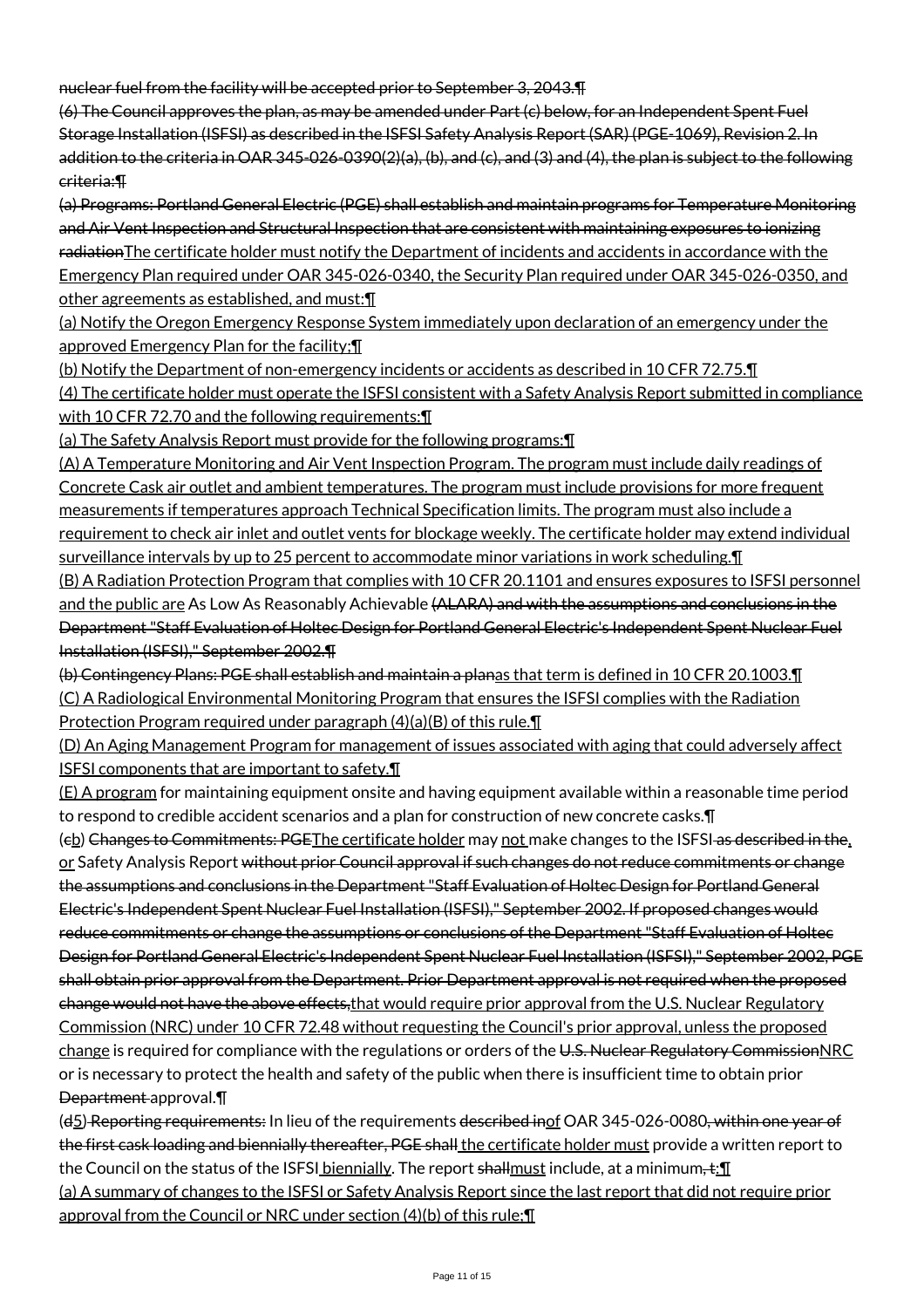(b) The results of radiation monitoring programs,  $a$ ;  $\P$ 

(c) A summary of personnel exposure related to ISFSI storage operations, a: 1

 $(d)$  A statement of expenses related to ISFSI storage operations,  $a_i$ 

(e) A statement of the estimated costs of continuing ISFSI storage operations through decommissioning and the estimated costs of decommissioning, including a discussion of the methods and assumptions used to estimate operations and decommissioning costs, $\cdot a$ ;  $\mathbb{I}$ 

(e) An estimate of funds available for continuing ISFSI storage operations through decommissioning and funds available for ISFSI decommissioning<sub>ii</sub> and  $\theta$ <sup>I</sup>

 $(f)$  A statement of any significant developments regarding the opening of a Federally licensed High Level Waste facility.¶

(e6) Frequency of Temperature Monitoring and Air Vent Inspection: The Temperature Monitoring and Air Vent Inspection Program established by PGE pursuant to Section (6)(a) of this rule shall include daily readings of Concrete Cask air outlet and ambient temperatures. The program shall include provisions for more frequent measurements if temperatures approach Technical Specification limits. The program shall also include a requirement to check air inlet and outlet vents for blockage weekly. PGE may reduce these surveillance frequencies with Department approval. PGE may apply extensions of up to 25 percent of individual surveillance intervals to accommodate minor variations in work scheduling.¶

(f) Contractors: PGE shallContractors: The certificate holder must require contractors who perform portions of the ISFSI storage or transporting operations to adhere to all applicable provisions of  $\overline{\text{OAR}}$  345-026-0390. [Publications: Publications referenced are available from the agency.]this rule.

Statutory/Other Authority: ORS 469.470

Statutes/Other Implemented: ORS 469.410, 469.501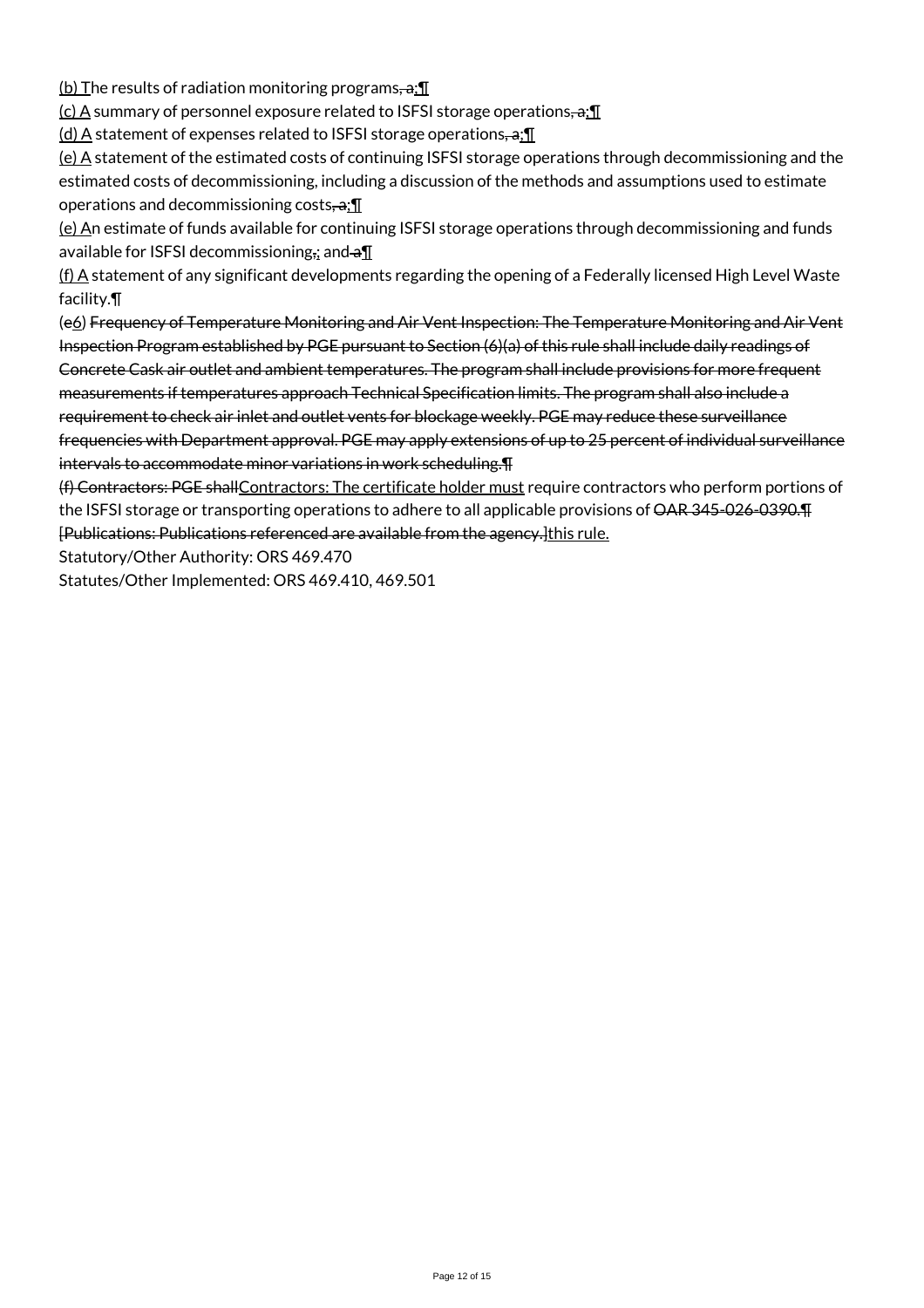# AMEND: 345-070-0005

RULE SUMMARY: Changes are made to clarify that security program information must be reviewed by the Council and Director under ORS 469.530.

CHANGES TO RULE:

345-070-0005 Purpose ¶

The purpose of these rules is to protect the confidentiality of information submitted to the Energy Facility Siting Council and the SecretaryDirector regarding security programs for nuclear-fueled power plants, nuclear installations, and the transportation of radioactive materials to and from such facilities. Statutory/Other Authority: :ORS 469.530 Statutes/Other Implemented: ORS 469.530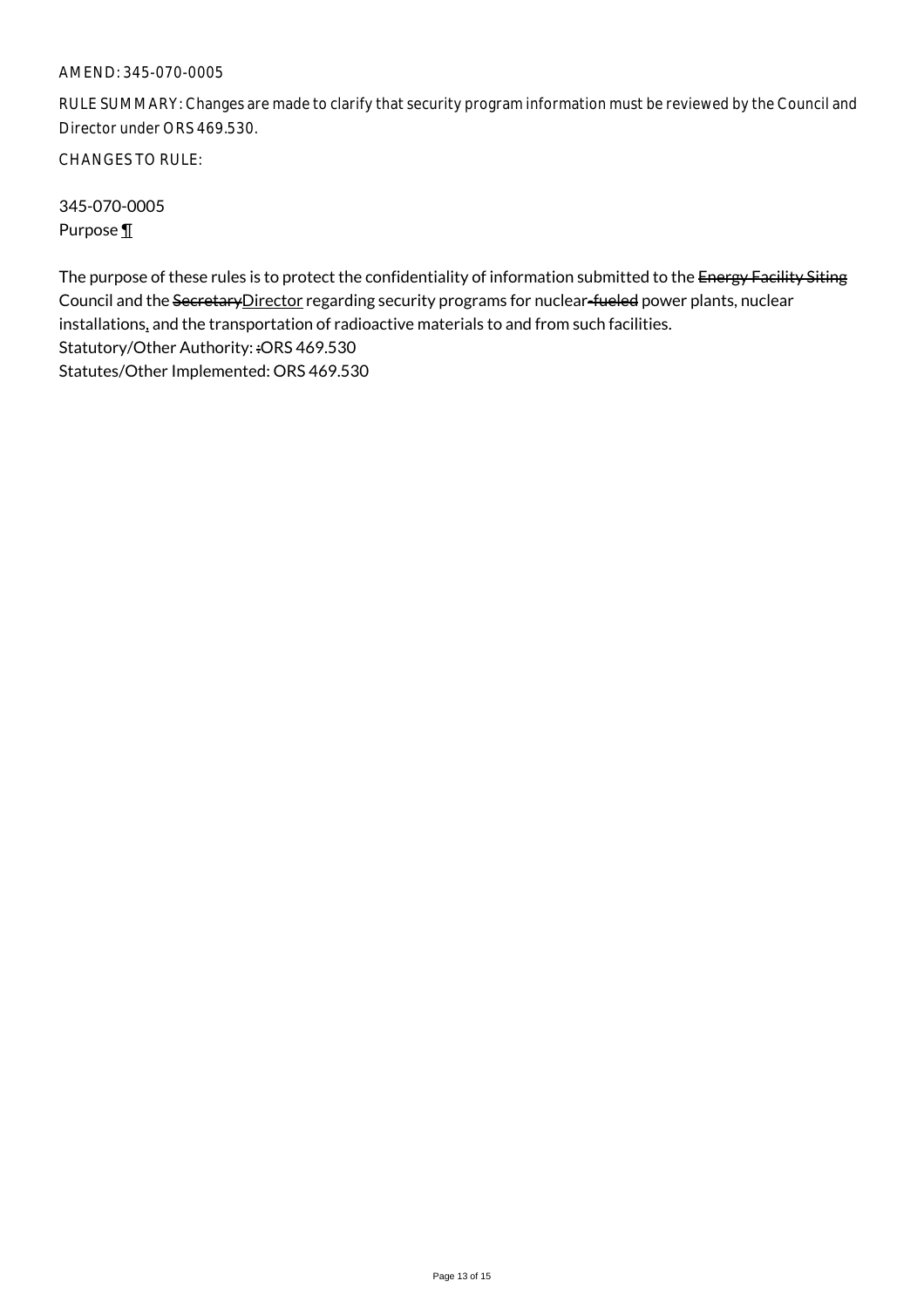# AMEND: 345-070-0015

RULE SUMMARY: Revised rule clarifies the Trojan Independent Spend Fuel Installation's legal status as part of the Trojan Nuclear Power Plant and revises the definition of "Safeguards Information" to align with federal regulations. CHANGES TO RULE:

345-070-0015 Definitions ¶

(1)"Nuclear installation" is defined in ORS 469.300.¶

(2) "Nuclear power plant" includes the Trojan Independent Spent Fuel Installation.¶

(3) "Security program" means any plan or procedure the primary function of which is to protect nuclear power plants, nuclear installations, transportation and storage of new or irradiated nuclear fuel elements or transportation and storage of fissile material against any deliberate act that could directly endanger the public health and safety including exposure to radiation, including, but not limited to, plans or procedures for: [1] (a) Controlling entry to the site or portions of the site of fixed installations;¶

(b) Deterring or discouraging penetrations of sites or carriers by unauthorized persons;¶

(c) Detecting such penetrations in the event they occur;¶

(d) Apprehending in a timely manner unauthorized persons or authorized persons acting in a manner constituting a threat of sabotage or theft;¶

(e) Providing for appropriate authorities to take custody of violators.¶

(34) "Fissile material" means fissile plutonium, uranium-233, and uranium-235 in any combination sufficient to cause (gm Pu/200 gm) + (gm U-233/200 gm) + (gm U-235 contained in uranium enriched to more than 20 percent in U-235)/350gm) to be greater than unity.¶

 $(45)$  "Safeguards information (SI)" means information that specifically identifies:  $\text{T}$ 

(a) Detailed security measures for the protection of special nuclear material; or¶

(b) Detailed security measures for the physical protection and location of certain plant equipment vital to the safety of production or utilization facilitiesas defined in 10 CFR 72.2.

Statutory/Other Authority: ORS 469.470

Statutes/Other Implemented: ORS 469.530